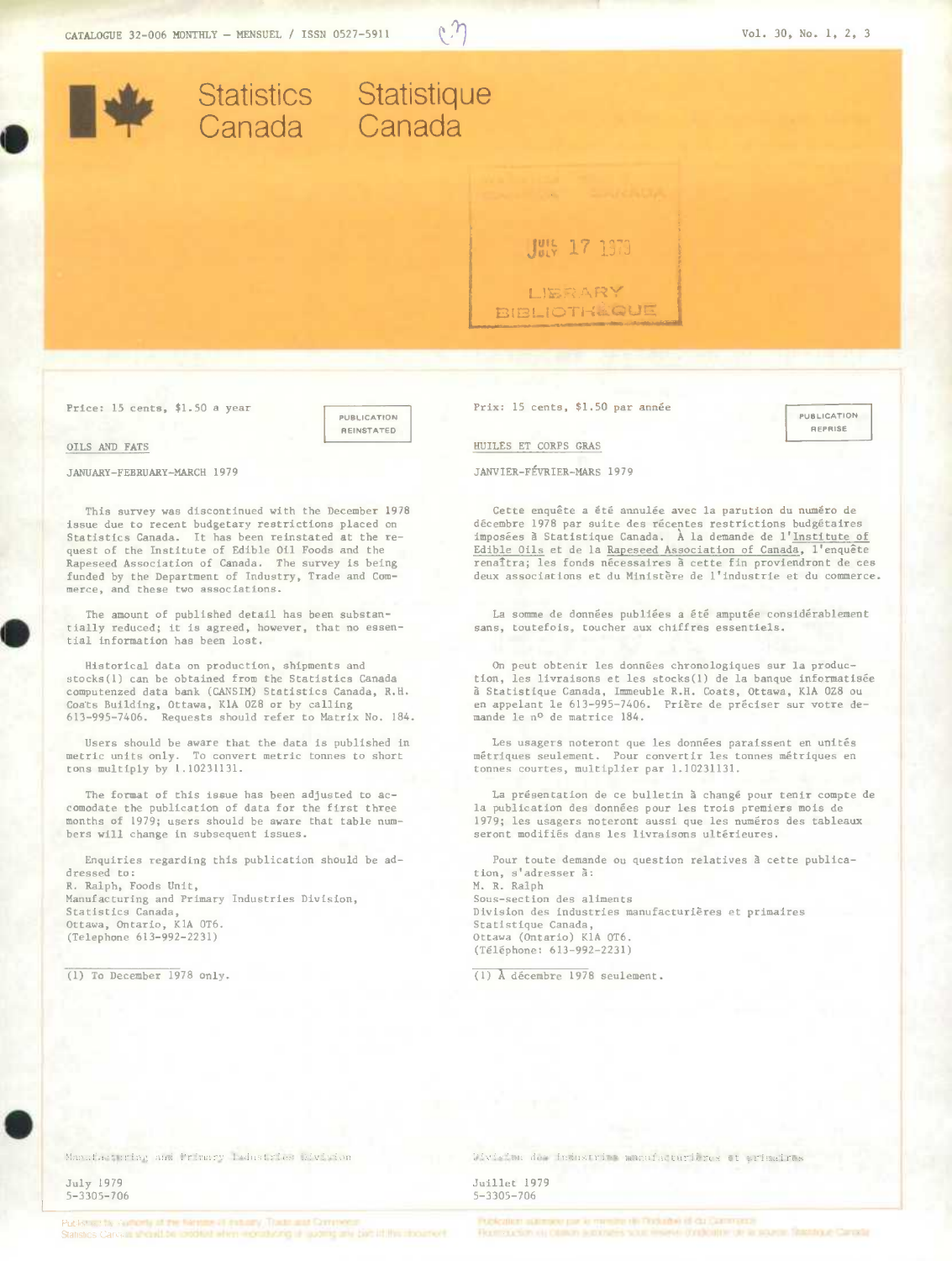|  |  |  | TABLEAU 1. Ventes des fabricants d'huiles désodorisées |  |  |  |  |
|--|--|--|--------------------------------------------------------|--|--|--|--|
|--|--|--|--------------------------------------------------------|--|--|--|--|

|                                                                                                   | Margarine                   | Shortening                  | Salad                 | Margarine              | Shortening          | Salad             |  |  |  |
|---------------------------------------------------------------------------------------------------|-----------------------------|-----------------------------|-----------------------|------------------------|---------------------|-------------------|--|--|--|
|                                                                                                   | 011                         | O11                         | O11                   | O11                    | 011                 | oi!               |  |  |  |
|                                                                                                   | Huile de<br>margarine       | Huile de<br>friture         | Huile à<br>salade     | Huile de<br>margarine  | Huile de<br>friture | Huile &<br>salada |  |  |  |
|                                                                                                   | metric - tonnes - métriques |                             |                       |                        |                     |                   |  |  |  |
|                                                                                                   | January                     |                             |                       | February               |                     |                   |  |  |  |
|                                                                                                   | Janvier                     |                             |                       | Février                |                     |                   |  |  |  |
| Bulk sales (tank cars, trucks, etc,) - En<br>vrac (wagons et camions-citernes, etc.):             |                             |                             |                       |                        |                     |                   |  |  |  |
| To packagers or bottlers - Aux empaqueteurs<br>ou aux embouteilleurs<br>To others $ \AA$ d'autres | 5951<br>$\mathbb X$         | 1 049<br>5 897              | 2 701<br>$\mathbf{x}$ | 6 028<br>$\mathbf{x}$  | 1235<br>6 821       | 3 293<br>2.715    |  |  |  |
|                                                                                                   | March                       |                             |                       | Year-to-date           |                     |                   |  |  |  |
|                                                                                                   | Mars                        |                             |                       | Total cumulati         |                     |                   |  |  |  |
|                                                                                                   |                             | metric - tonnes - métriques |                       |                        |                     |                   |  |  |  |
| Bulk sales (tank cars, trucks, etc.) - En<br>vrac (wagons et camions-citernes, etc.):             |                             |                             |                       |                        |                     |                   |  |  |  |
| To packagers or bottlers - Aux empaqueteurs                                                       |                             |                             |                       |                        |                     |                   |  |  |  |
| ou aux embouteilleurs<br>To other $ \AA$ d'autres                                                 | 6.237<br>$\mathbf x$        | 1741<br>7 450               | 3 988<br>$\mathbf{x}$ | 15 216<br>$\mathbf{x}$ | 4075<br>20 168      | 9.952<br>4 Dt.    |  |  |  |

... n'ayant pas lieu de figurer.<br>x confidential to meet secrecy requirements of the Statistics Act.<br>x confidentiel en vertu des dispositions de la Loi sur la statistique relatives au secret.

## TAMLE 2. Hackfatturers' Jackaged Salas of Hargaries, Ebortesing(I) and Salas Cil

TABLEAU 2. Margarine, shortening(1) et huiles à salade, ventes en paquets des l'abricants

|                                                                    | Margarine | Shortening                    | Salad<br>011      |                 | Shortening | Salad<br>01       |
|--------------------------------------------------------------------|-----------|-------------------------------|-------------------|-----------------|------------|-------------------|
|                                                                    |           | Friture                       | Huile à<br>salade | Margarine       | Friture    | Hutle A<br>saimde |
|                                                                    |           | $metric - tonnes - métriques$ |                   |                 |            |                   |
|                                                                    | January   |                               |                   | February        |            |                   |
|                                                                    | Janvier   |                               |                   | Févrime         |            |                   |
| Packaged sales - Total - Ventes empaquetées<br><b>Scott Street</b> | 10 700    | 7 571                         | 3 856             | 11 317          | 6 647      | 3 901             |
|                                                                    | March     |                               |                   | Year-to-dage    |            |                   |
|                                                                    | Mars      |                               |                   | Total cumulardi |            |                   |
|                                                                    |           | $metric - tonnes - métriques$ |                   |                 |            |                   |
| Packaged sales - Total - Ventes empaquetées                        | 10 503    | 8 0 3 1                       | 4 248             | 32 520          | 22 249     | 12 005            |

(1) Including baking and frying oils and fats.<br>(1) Y compris les huiles et graisses de cuissea.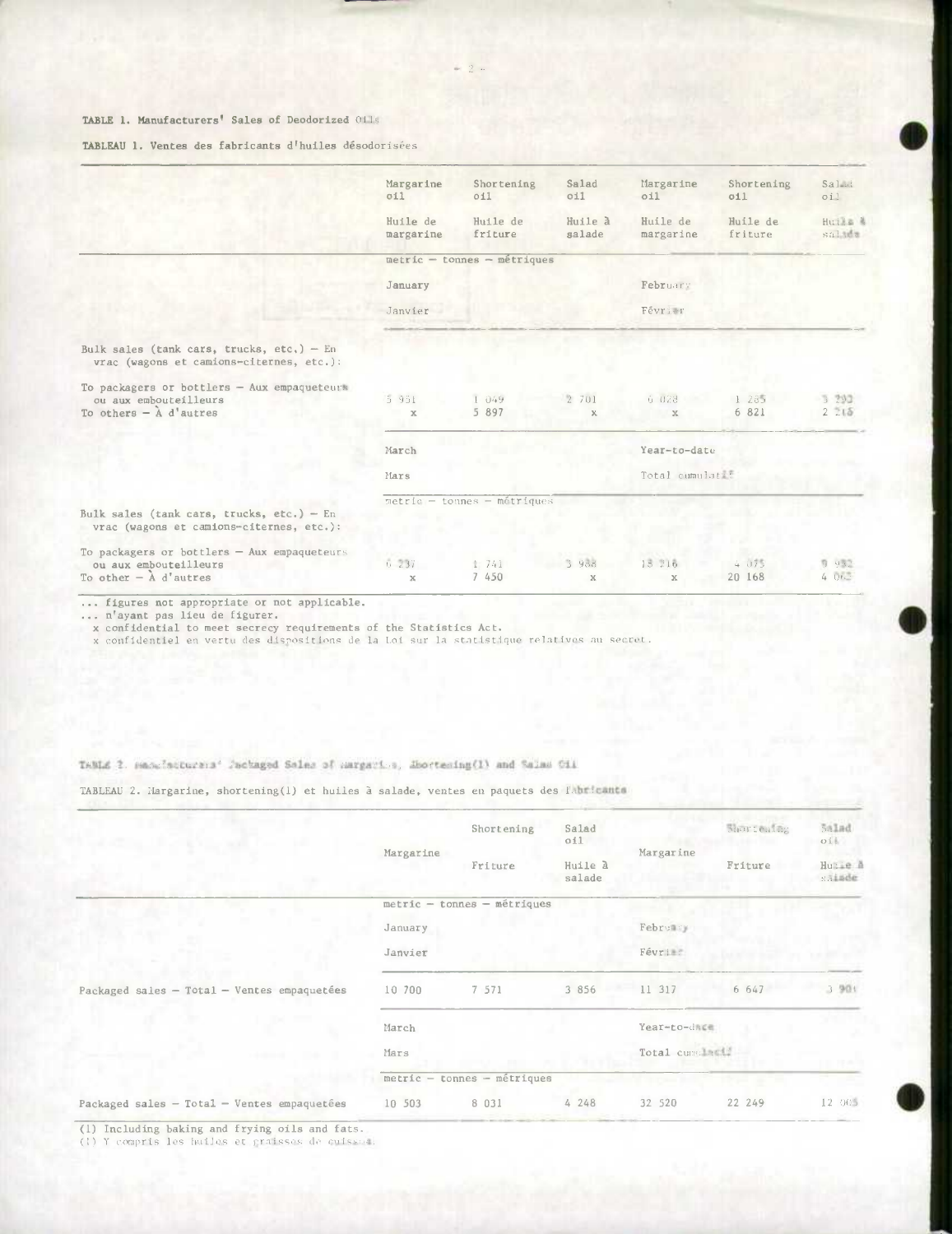• TABLE 3. Oilseed Crushings; Production and Stocks of Vegetable Oils and Oil **Meals** 

Oilseed Vegetable 0ilmeals<br> **Crushings** oils crushings Résidus de D'huiles de Tourteaux<br>graines végétales végétales Production Stocks Production Stocks metric - tonnes - métriques January - Janvier: Flaxseed - Graine de lin x x x x x Soyabean - Fève soya 69 799 12 042 4 197 54 309 8 048  $Rapeseed - Graine de colza$ Sunflower seed - Graine de tournesol x x x x x  $\begin{array}{ccc} \text{TOTAL} & \text{x} & \text{x} & \text{x} & \text{x} & \text{x} \end{array}$ February - Février: Flaxseed - Graine de un x x x x x Soyabean – Fève soya<br>
Soyabean – Fève soya<br>
South 21 342 15 715 30 568 9 224 **Rapeseed – Graine de colza** 52 519<br> **Sunflower seed – Graine de tournesol**  $\boldsymbol{x}$ Sunflower **seed** - Graine de tournesol x x x x x  $\begin{array}{ccc} \text{TOTAL} & \text{x} & \text{x} & \text{x} & \text{x} & \text{x} \end{array}$ March - Mars: Flaxseed - Graine de lin x x x x X Soyabean - Fve soya 69 544 12 176 4 561 54 028 14 344  $Rapeseed - Graine de colza$ Sunflower seed - Graine de tournesol x x x x x  $\begin{array}{ccc} \text{TOTAL} & \text{x} & \text{x} & \text{x} & \text{x} \end{array}$  $Year-to-date - Total cumulative:$ Flaxseed - Graine de 1in  $\begin{array}{ccc} x & x & \dots & x \\ 0 & 199 & 377 & 34 & 623 & \dots & 155 & 387 \end{array}$ Soyabean - Fve soya 199 377 34 623 ... 155 387 a a c **Rapeseed** - **Graine de coiza** 183 179 74 662 ... 105 955 a a la Sunflower seed - Graine de tournesol x x x ...  $\ddot{\phantom{a}}$  $\sim$ TOTAL  $\mathbf{x}$   $\mathbf{x}$   $\cdots$   $\mathbf{x}$ 

**Source: Statistics Canada, Agriculture** Division, Crop Section.

Source: Statistique Canada, Division de l'agriculture, Section des récoltes.

TABLEAU 3. Résidus de graines **oléagineuses;** production et stocks d'huiles végétales et tourteaux